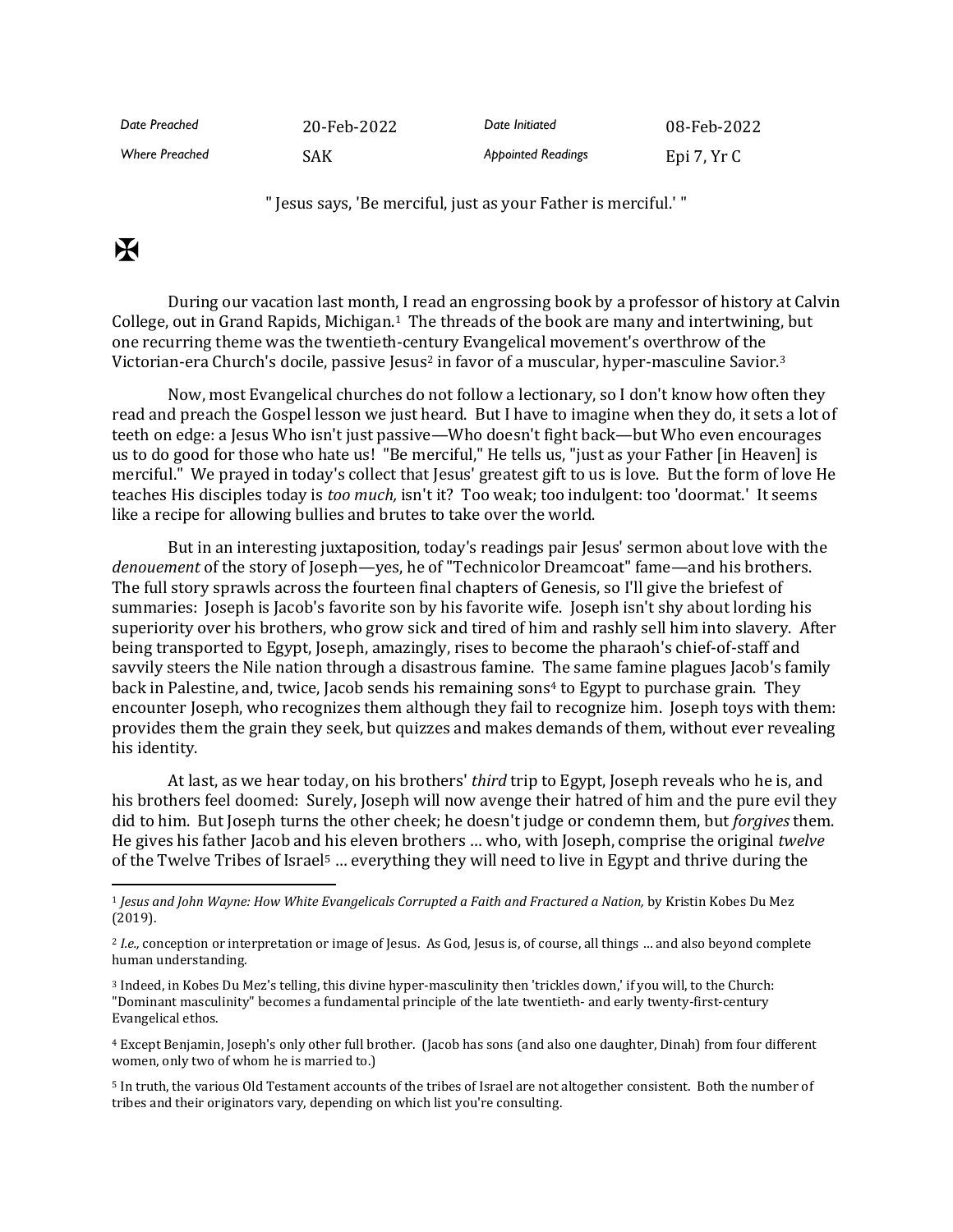great famine. Kisses and tear ensue, and all the brothers, reunited at last, launch into a convivial discussion of everything that's happened over the many years since Joseph departed. 6

\*\* \*\* \*\*

Now, as a lesson in Judeo-Christian morality, the Joseph story is tidy and complete: Joseph never ceases loving his brothers, despite their bitter jealousy and unspeakable cruelty. He 'repays' their hatred by giving them everything they ask for … saves the lives of those who, at one point, had actually plotted to kill him. <sup>7</sup> He almost *embodies* or *typifies<sup>8</sup>* the very love lesson we hear from Jesus today.

But there's more to Joseph's kindness and generosity than sound ethics or 'taking the high road.' Listen again to the reason Joseph doesn't hate or scorn his brothers: "It was *God* Who sent me to [slavery in] Egypt—not you," he tells them. "God had Pharaoh put me—a lowly foreigner—in charge of all the food in this land so that I could ensure the survival of the nation of Israel." <sup>9</sup> The mighty Israel that God had covenanted to make of Abraham and his offspring was in danger of extinction, by famine, a mere two generations later. Joseph's forgiveness of and reconciliation with his brothers—a reconciliation marked by wildly extravagant generosity—are the pathway through which God keeps God's covenant and ensure God's will. Said another way, Joseph's selfless 'do unto others' *human* love of his wretched brothers … is the vehicle for God's *divine* love taking root and flourishing in this world.

\*\* \*\* \*\*

"Be merciful, just as your Father [in heaven] is merciful," Jesus says. God's will is always love. It is a love that does not keep score … does not adhere to our human sense of 'fairness' … does not reward the just and punish the jerks. God loves *all* God's creatures simply for *being* God's creatures. *None* is unworthy of God's love, because God creates *all*. *None* is irredeemable, because Jesus redeems *all*. God's love never stints or withdraws or hesitates … because the *ultimate* end of Creation is a world that is totally in love: with God and with one another.<sup>10</sup>

Now, to those who prefer some toxic-male, swaggering Savior, I'd offer this: The Jesus we hear in today's Gospel lacks neither muscle nor might. He doesn't battle or retaliate against those who attack or scorn or betray Him because, as God's Son, He literally embodies the will of God, which is love; in Him, God's will always prevails.

<sup>6</sup> Technically, what we hear today is not the conclusion of the Joseph story. After Jacob dies (in Egypt), Joseph's brothers again grow wary of his true intentions toward them. They concoct a story about Jacob's dying wishes and leverage it to implore Joseph to pardon them, again (Gen 50).

<sup>7</sup> Gen 39:20.

<sup>8</sup> A tip of the hat here to the *typ*ological school of biblical interpretation, which sees and hears in many of the events that take place before Jesus' Nativity and after His Ascension as 'types' (anticipations and recapitulations, if you will) of the essential truth of Jesus' words and deeds. In this case, Joseph's generous forgiveness of his brothers is a 'type' whose ultimate truth lies in Jesus' Self-sacrificial forgiveness of all our sins.

<sup>9</sup> Joseph's actual words are so that he could "preserve for you a remnant on earth, and to keep alive for you many survivors" (Gen 45:7). In Joseph's telling, he is essentially the keeper of God's covenant with Jacob (via Abraham and Isaac, his grandfather and father, respectively) to make the people of Israel as numerous as the stars in the sky and the grains of sand on the seashore. Without Joseph's intervention, the Genesis story implies, Jacob's family would have died of starvation in Palestine.

<sup>10</sup> There *are* limits to the love Jesus seeks us to show others. Wanton violence and systematic abuse, be they physical, mental or emotional, are contrary to God's law and God's will. Jesus does not ask us to turn the other cheek to someone who has already struck it repeatedly or to give our last shirt someone who's torn up all our others.